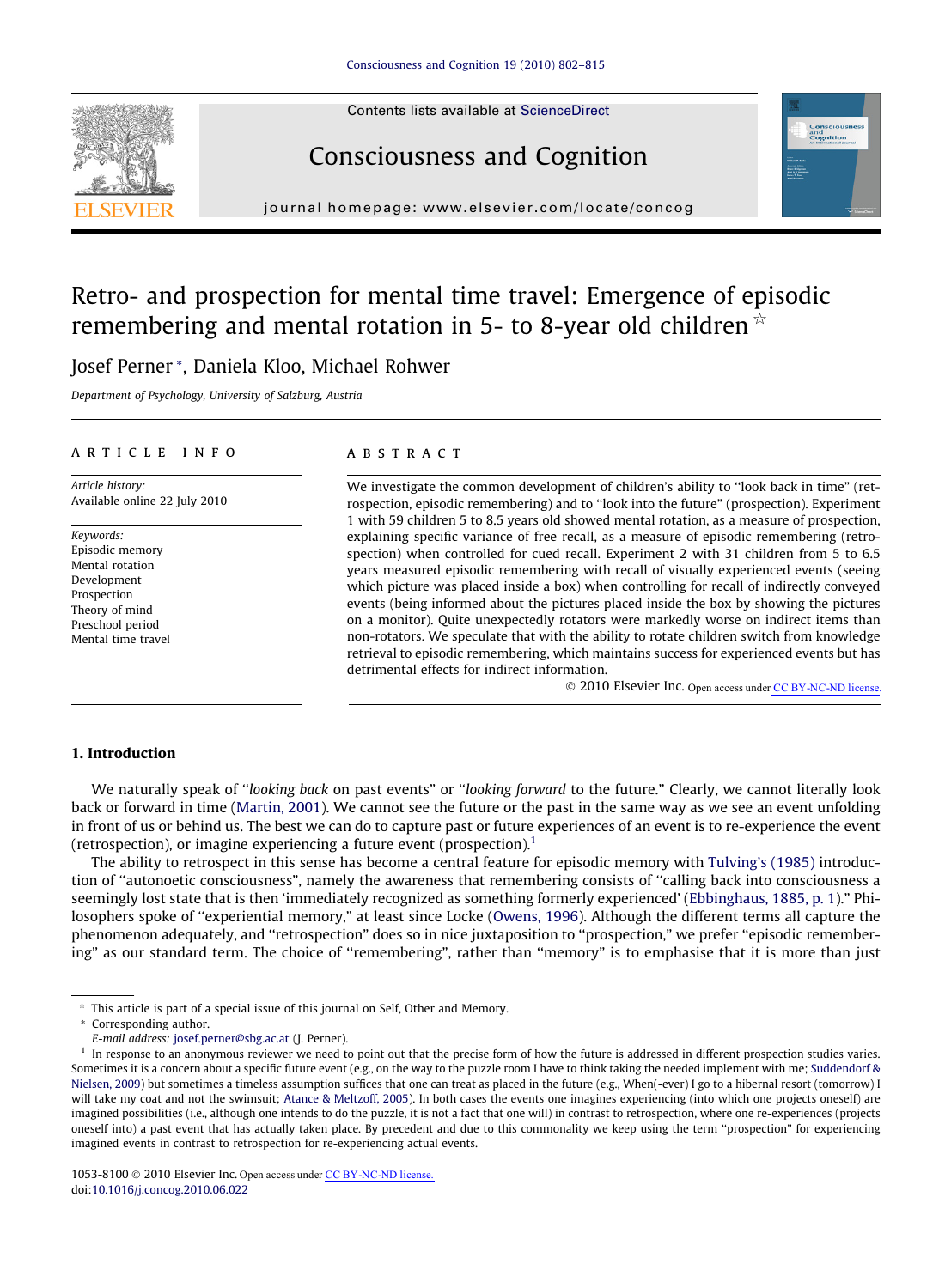retrieval of knowledge about a past episode. It is a re-experiencing of that episode. This distinction is also brought out by the notion of ''mental time travel" (MTT: [Suddendorf & Corballis, 1997; Wheeler, Stuss, & Tulving, 1997\)](#page--1-0): one has to not just retrieve information about the past or think about the likely future. It requires projecting oneself as an experiencing agent into the past or future. This distinction is also akin to the difference between having a theory of mind [\(Churchland, 1984;](#page--1-0) [Gopnik & Astington, 1988\)](#page--1-0) as opposed to simulating one's own (or other people's) mental processes ([Goldman, 2006; Gor](#page--1-0)[don, 1986; Heal, 1986](#page--1-0)).

There is the strong and widespread, but not uncontested, intuition that these three abilities, theory of mind, episodic remembering, and prospection belong together. They may be uniquely human abilities [\(Gilbert & Wilson, 2007; Roberts,](#page--1-0) [2002; Roberts et al., 2008; Suddendorf & Busby, 2003; Suddendorf & Corballis, 1997, 2007; Wheeler et al., 1997](#page--1-0)). There is now also fast growing empirical evidence from different quarters that episodic remembering (often investigated under the label or as part of autobiographical memory), prospection, and theory of mind share a developmental schedule, and common neural substrate as shown in coactivation patterns and in common deficits in clinical cases.

#### 1.1. Brain imaging

[Spreng, Mar, and Kim \(2008\)](#page--1-0) meta-analyzed, among other areas, all available brain imaging studies on theory of mind  $(n = 30, as a random selection of 50)$ , autobiographical memory  $(n = 19)$ , and prospection  $(n = 6)$ . Direct overlap was observed in the medial temporal lobe (left parahypocampal gyrus: BA 36), medial parietal regions (precuneus, posterior cingulate, bilaterally: BA 31), left temporo-parietal junction (BA 39, touching on BA 19), medial prefrontal cortex (frontal pole: BA 10). Convergence within same Brodmann areas were also observed in right TPJ, left ventrolateral prefrontal cortex (BA 47), medial prefrontal cortex, and rostral anterior cingulate (BA 32), and lateral temporal lobe (BA 21, 22) especially left. All these regions tend to also be activated by navigation problems and default processing (areas that tend to be more strongly activated in the absence than in the presence of external stimulation). Two theories have been proposed as to the common denominator underlying these common activations. [Hassabis and Maguire \(2007\)](#page--1-0) suggested that all these tasks require scene-construction and [Buckner and Carroll \(2007\)](#page--1-0) that they all require projection of self into different time points or spatial locations.

#### 1.2. Brain injury

Patients without autonoetic consciousness in Tulving's sense, i.e., amnesics with a special impairment of episodic remembering and autobiographical memory, have been reported to also have severe deficits of prospection, Patients K.C. ([Tulving,](#page--1-0) [1985\)](#page--1-0), R. ([Stuss, 1991](#page--1-0)), M.L. [\(Levine et al., 1998](#page--1-0)), and D.B. [\(Klein, Loftus, & Kihlstrom, 2002](#page--1-0)). Loss of autonoetic consciousness does, however, not lead inevitably to an impairment in theory of mind (patients K.C. and M.L.: [Rosenbaum, Stuss, Levine, &](#page--1-0) [Tulving, 2007\)](#page--1-0). This finding does not preclude theory of mind being necessary for autonoetic consciousness and episodic remembering, in particular, it may be crucial as a developmental requirement or linkage. In fact, there is growing evidence that theory of mind development around 4 and 5 years is linked to both, episodic remembering as well as prospection.

#### 1.3. Development

There are studies showing a specific relationship between advances in theory of mind and free recall as a measure of episodic remembering in relation to cued recall ([Tulving, 1985](#page--1-0)). [Perner and Ruffman \(1995\)](#page--1-0) were able to show that between 3 and 5 years, children's improvement on free recall correlates significantly with their understanding of how knowledge depends on experience. Even when cued recall and verbal intelligence were partialled out, correlations stayed above .30. Tasks used included children's ability to explain why they know the contents of a box (How-do-you-know test: [Wimmer, Hogrefe,](#page--1-0) [& Perner, 1988a; Wimmer, Hogrefe, & Sodian, 1988b](#page--1-0)), to distinguish a lucky guess from proper knowledge [\(Miscione, Mar](#page--1-0)[vin, O'Brien, & Greenberg, 1978](#page--1-0)), and to understand which sense modality to use to find out about colour or weight of an object ([O'Neill et al., 1992](#page--1-0)). These results were largely replicated by [Naito \(2003\)](#page--1-0) on a Japanese sample. She also found a relationship between free recall and children's ability to understand when they had learned a fact ([Taylor, Esbensen, & Bennett,](#page--1-0) [1994\)](#page--1-0).

[Perner, Kloo, and Gornik \(2007\)](#page--1-0) used a different measure of episodic remembering. They contrasted recall of experienced events with recall of indirectly conveyed events. In the experience condition children put cards with drawings of simple objects into a box. In the indirect-information condition they were blindfolded and so could not see which cards they put inside. They were afterwards shown on a monitor the pictures that were on these cards (information about individual cards was thus indirectly conveyed). The reasoning was that children can have an episodic memory of putting a particular card inside the box only when they experienced putting that card into the box. Only with this experience can they later re-experience their action. When blindfolded, they cannot experience which card they had put inside. When later shown what was on these cards, they can only infer that they put that card inside the box. Hence there is no experience of putting that card inside, which they could re-experience. Free recall of experienced events correlated with performance on various theory of mind tasks (How-do-you-know, When-did-you-learn, and the modality-specificity test). [Sprung \(2008\)](#page--1-0) and [Sprung and Har](#page--1-0)[ris \(2009\)](#page--1-0) found that theory of mind abilities (especially introspective understanding) modulates children's ability to report